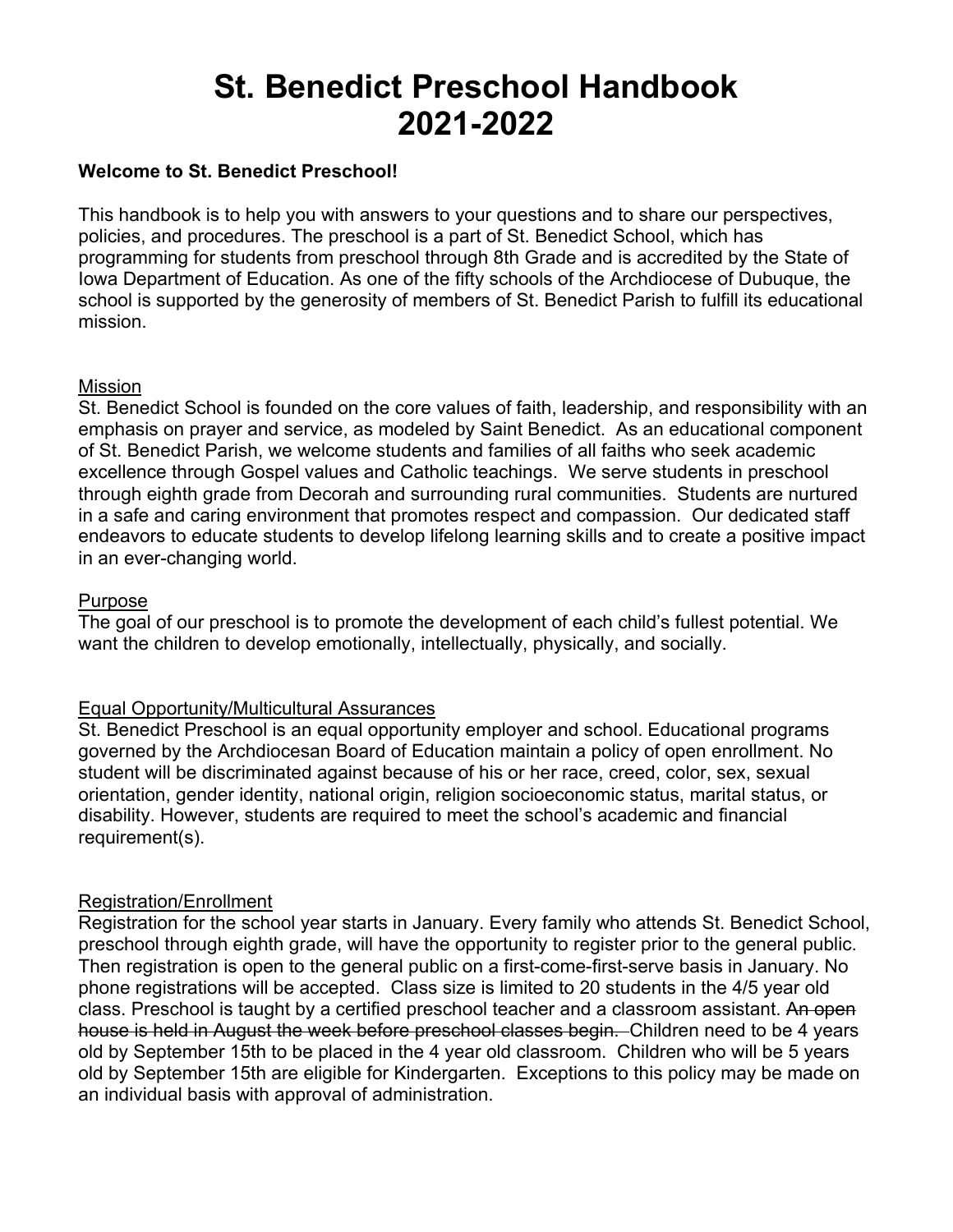# Fees

-A nonrefundable \$50.00 deposit will secure a spot in a class, due when the registration form is returned. No child will be placed on a class list until the registration form and fee are returned. The registration fee is used toward classroom materials and morning milk break costs. Students on a waiting list will only be required to provide a deposit when a class spot is secured.

-Tuition for the 4 yr. old program is:

| - \$35 for 4 half days (MTThF)  | Half Day is 8:15 - 12:15. |
|---------------------------------|---------------------------|
| - \$190 for 4 full days (MTThF) | Full Day is 8:15 – 3:00.  |

-Lunch fees are paid to the Decorah Community School District according to their schedule. Free and reduced lunch applications are available. All monthly payments are due by the 15th of that month, beginning September 15th.

-Late fees of \$5.00 per each 15-minute block (or any portion thereof) will be assessed for any families not picking up their child on time and for those who bring their child into the classroom more than five minutes early. Any late fee will be due with the next month's tuition. The times just before the normal arrival time of students and just after the normal departure time are extremely hectic times for teachers. They need to be able to get ready for the next class and leave the classroom to make copies or arrangements outside the classroom, but they may not leave a child unsupervised so it hampers the preparations for all students. We ask everyone's cooperation with this. With any unusual circumstances or exceptions, please discuss and make arrangements with the teacher beforehand.

### Enrollment:

To enroll a child, the following must be completed:

A physical exam form completed and signed by your physician

A record of immunization on the State of Iowa Immunization Certificate

Emergency contact form

Consent for Non-prescription Medication

Permission slip allowing your child to participate in field trips

Media release allowing your child to be photographed while in the preschool program Pick-up authorization

# Records/Statement of Health

The state requires each preschool age child to have an admission physical exam report. This report includes an immunization record that is in compliance with the Iowa State Health Department regulations. Each preschool-age child shall have an admission physical examination report signed by a licensed physician or designee in a clinic supervised by a licensed physician. This report shall include past health history, status of present health, and recommendations for continued care when necessary. A statement of health condition signed by a physician or designee shall be submitted annually thereafter. This does include the child who has a medical or religious exemption, which must be on record.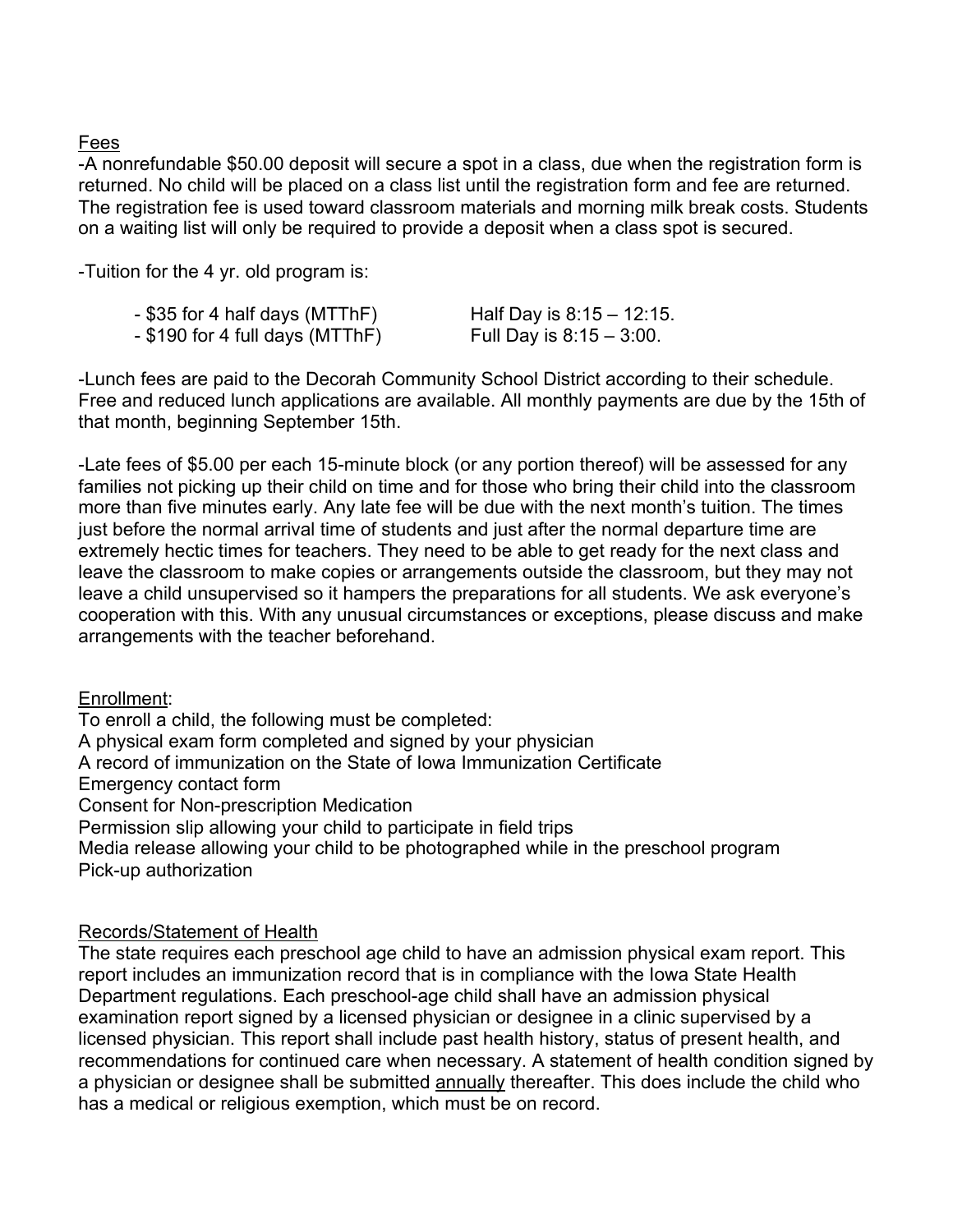# Required Immunizations

Applicants enrolled or attempting to enroll in a licensed childcare center shall have received all of the currently required immunizations or have a waiver on record. The preschool health records are audited by the Public Health Department and any student not in compliance may be removed from the program immediately. Plan ahead so that your child's program is not interrupted.

# **Withdrawal**

If you find it necessary to withdraw your child from our program for any reason, we ask that you give one week's notice in writing. If a child stops coming and written notice is not given, you will continue to be charged until such notice is received, as we can't give your child's space to a child on our waiting list unless we know for sure that she/he will not be returning.

### Early Childhood Learning Goals **/** Archdiocese of Dubuque Catholic School System

- demonstrate respect for social and cultural diversity, for community and social roles.
- § use language to effectively communicate and gain satisfaction through reading, writing, listening, and speaking.
- represent ideas and feelings through creative play, drama, dance and movement, music, art, and construction.
- think critically, reason, and solve problems.

### Children:

- demonstrate a positive self-concept, appropriate self-control, and a sense of belonging.
- § demonstrate curiosity about the world, confidence as a learner, creativity and imagination, and personal initiative.
- demonstrate relationships of mutual trust and respect with adults and peers, understand
- construct understanding of relationships among objects, people, and events such as classifying, ordering, number, space, and time.
- construct knowledge of the physical world, manipulate objects for desired effects, and cause and effect relationships.
- demonstrate appreciation for the fine arts, humanities, and sciences.
- become competent in management of their bodies using both gross and fine motor skills.
- demonstrate knowledge about the care of their bodies and maintain a desirable level of health and fitness.

# Program Expectations:

The content for the preschool program is developmentally appropriate and reflects the purpose previously described and based on each of the following foundational premises:

The St. Benedict Catholic School preschool program provides unique opportunities to enhance the development of the whole child. Child-centered and developmentally appropriate experiences enable each child to foster feelings of self-worth, self-respect, and love for others.

A cooperative and supportive teaching partnership between family and school is essential in providing a positive and enriching early childhood experience (learning and life).

The teacher's role is to facilitate the child's experiential learning process by providing an integrated and multi-sensory environment that uses a variety of materials and modes.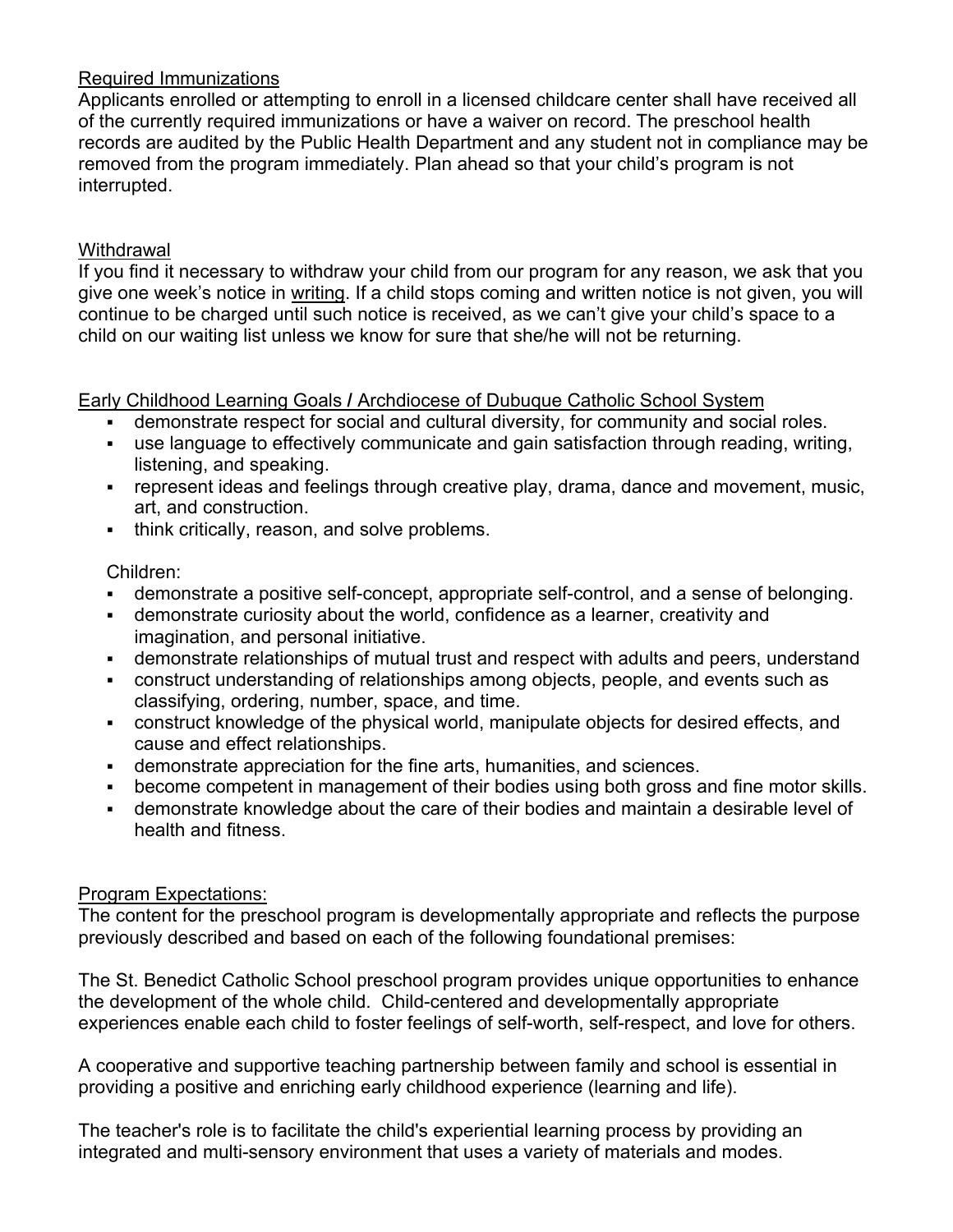The young child needs a flexible environment that offers the security of definite limits while providing freedom and flexibility so that each child can grow in self-expression in a noncompetitive environment.

The preschool program provides appropriate developmental aesthetic and artistic experiences that enable the child to:

- Develop enthusiasm for the arts
- Imagine and visualize through the arts
- § Respond through the arts
- Express and represent through the arts
- Interpret through the arts
- Create through the arts
- Appreciate the arts
- Think, learn, and communicate through the arts

The preschool program provides appropriate developmental intellectual experiences that enable the child to:

- Sustain and extend natural curiosity
- Develop thinking through meaningful learning experiences
- § Use language to facilitate thinking and learning
- § Use language to communicate effectively
- Develop and integrate the attitudes, skills, and knowledge of the fine arts, humanities, practical arts, and sciences
- Become an independent lifelong learner

The preschool program provides appropriate developmental experiences in the development of responsibility, which enable the child to:

- Value and respect individual contributions
- Value, respect, and appreciate cultural identity and heritage
- Accept and demonstrate empathy
- **Establish a collaborative environment and acquire cooperative and independent social** skills
- § Respect and care for the environment
- Adapt to a changing world

The preschool program provides appropriate developmental emotional and social experiences which enable the child to:

- § Develop a positive, realistic self-concept
- Develop interdependence
- Set appropriate goals and feel satisfaction in accomplishments and efforts
- Cope with change
- Share and cooperate
- § Develop friendships
- § Learn from others
- Enjoy living and learning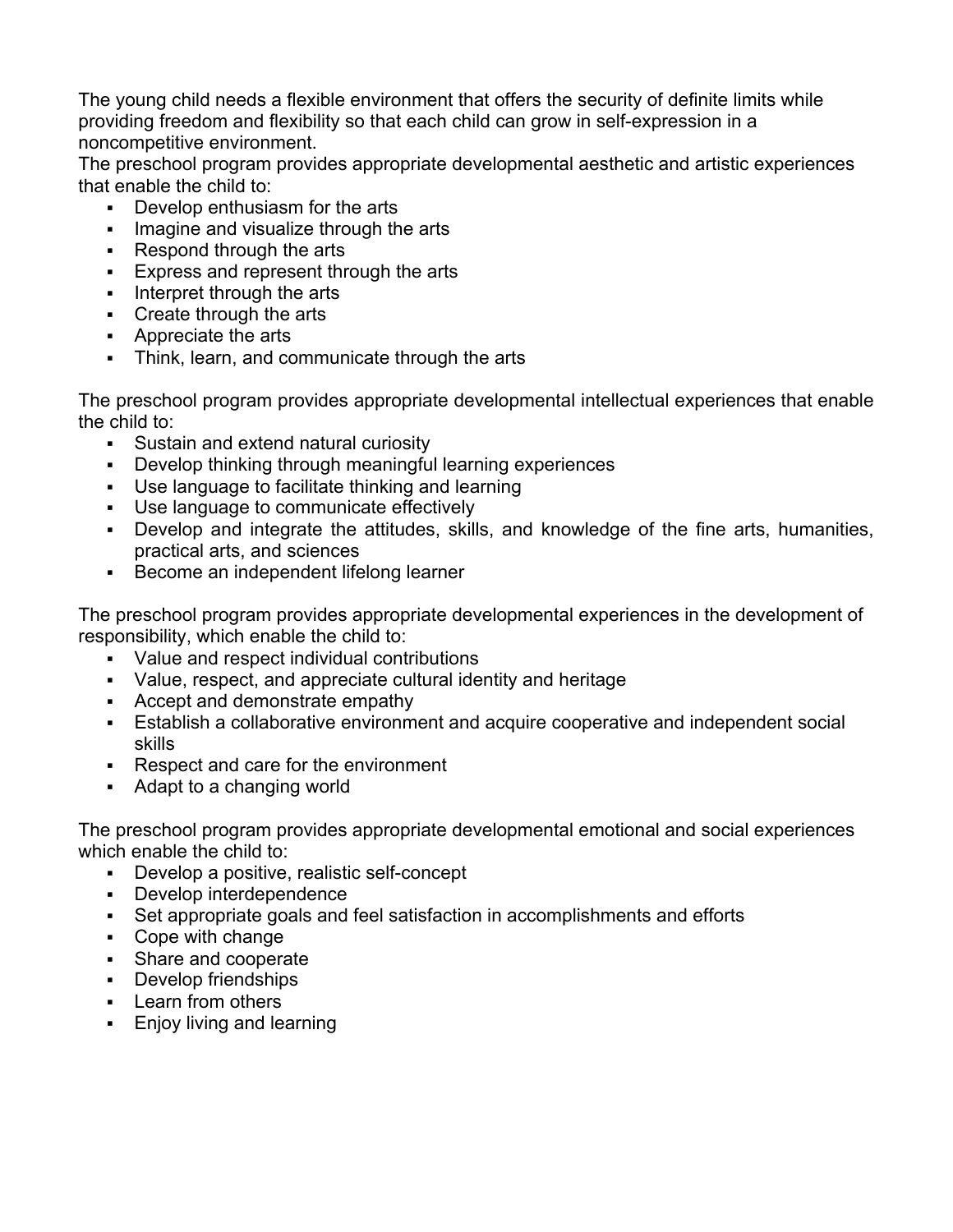The preschool program provides appropriate developmental physical development experiences that enable the child to:

- § Learn and practice safety procedures
- Take care of and respect their bodies
- Develop awareness of good nutrition
- Develop a wide variety of motor skills while maintaining physical fitness
- Develop an appreciation and enjoyment of human movement
- Learn social skills in a physical activity setting

### Birthday Treats & Snacks

Families will supply birthday treats and school snacks. In accordance with the Healthy Kids Act, St. Benedict Preschool encourages students to provide healthy treats. All treats/snacks must be purchased and in their original packaging. Examples of healthy snacks may include: Trail Mix Graham Crackers Cow-Fat Pudding 100 Calorie Snack Bags Granola Low-Fat Popcorn Raisins/Craisins Cereal bars

### Child/Staff Ratios

1 caregiver to 10 children Class size is limited to 20 students in the 4/5-year-old section with a certified preschool teacher and a classroom assistant.

#### Field Trips

Field trips may be offered at preschool. Permission slips will be required in advance of any field trip off school property.

#### Absences

If your child will not be attending class for any reason, we ask that you inform us as far in advance as possible. If your call is outside normal school hours, please leave a message on the answering machine. No refunds or credits will be given for absences. In the event of a long-term absence due to illness, possible adjustments to your tuition/fees must be discussed with the principal.

#### Accidents/Emergencies

Incidents or accidents resulting in injury to a child will be reported on the day of the accident. The written report will be prepared by the staff person supervising the child at the time and shall include a general description of the incident and of the action taken, if any, by the staff at the school. If a child is hurt more severely, parents will be contacted and, if possible, the staff will transport the child as quickly as possible to the Emergency Room. Otherwise, an ambulance will be called.

#### Change of address

Please notify the preschool immediately if you have a change of address or telephone number. This information must be kept up to date and is especially important in case of an emergency.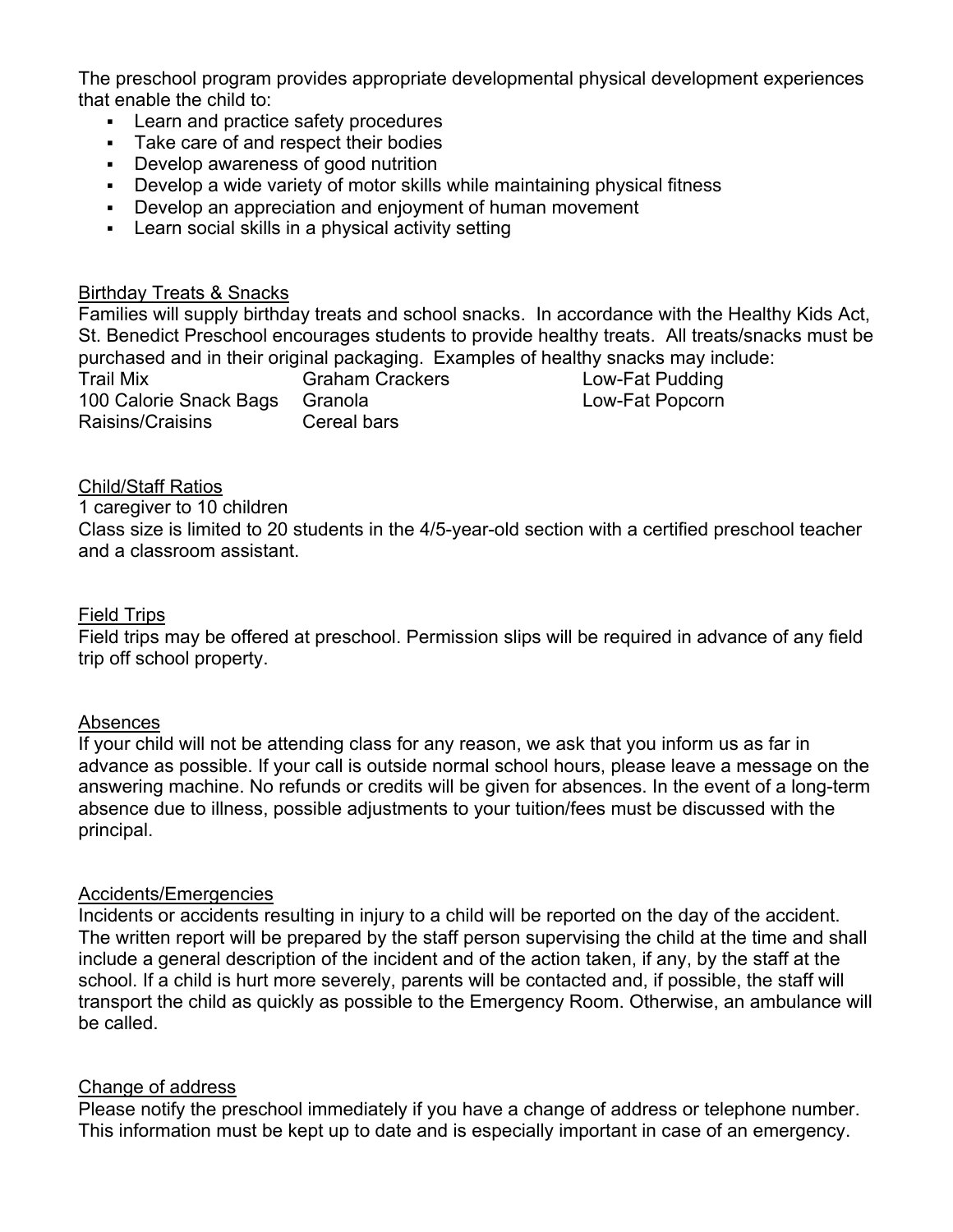### Emergency Closing

In the event of school closings due to inclement weather, please utilize the notification system from the Decorah Community School District or listen to the local radio station. Our school closings or delays will be the same as the DCSD.

## Discipline

It is important to treat each child as an individual in a manner which is appropriate to the child's development, activity, and general well being. Consistency, positive reinforcement, natural consequences, and positive redirection are used at the preschool to shape appropriate behaviors in the children. When necessary "time out" or a brief isolation from the group is used. If your child is exhibiting a behavior problem, we will call you to discuss the situation. Please discuss with the staff any changes, observation, questions, or suggestions you might have in dealing with your child. No punishment will be used in connection to rest, food or toileting.

### Dismissal Policy:

Occasionally, a child will experience difficulty in adapting to the environment and/or abiding by certain rules of behavior in the group setting. If your child should experience some difficulty, corporal punishment including spanking, slapping and shaking shall not be used. A conference will be scheduled with your child's teacher or the director. We will work closely with you to see if the problem(s) can be resolved. If a child's behavior and attitude continues to be disruptive to the group or to other children's welfare, we reserve the right to ask you to withdraw the child from our program.

### Arrival & Departure

Arrival: Parents are responsible for dropping their children off using the preschool entrance. For safety reasons, parents are **never** to drop a child off and allow him or her to come into the building **unattended**. It is the parent's responsibility to make sure that a teacher/staff person knows the child has arrived and the parent is leaving. (See the notice about early arrival/late fees.) However, as students become more familiar with the preschool routine, parents are encouraged to walk students to the outer door and leave quickly. This allows students to hang up their own jacket, empty their own book bag, and so forth. Teaching independence, separation skills, and self-help skills is a major aspect of the preschool curriculum. Your help in this area is appreciated.

The playground will be supervised beginning at 7:40 for morning drop off. Please make sure the supervisor is outside before leaving your child. If you choose to do this please notify the preschool teachers.

Also, for safety reasons, please keep the center area in the parking lot free for access for all. Please do not park in the bus loading zone.

The preschool entrance doors by the parking lot will open beginning at 8:10. If your child arrives after 8:20, the entrance doors near the preschool will be locked. Please escort your child to the main school entrance and check in at the school office.